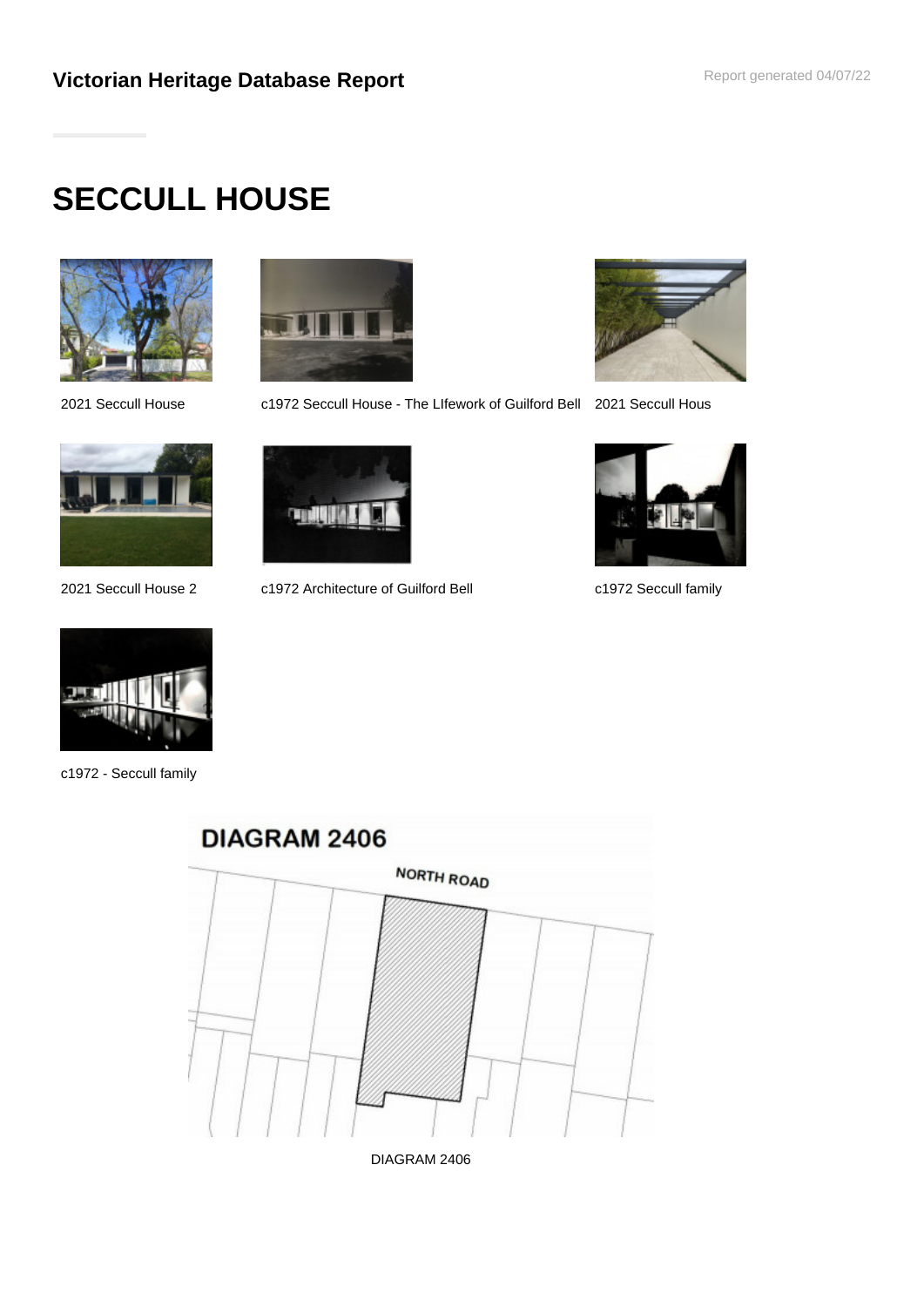

Seccull House - aerial diagram

# **Location**

32 NORTH ROAD BRIGHTON, BAYSIDE CITY

# **Municipality**

BAYSIDE CITY

### **Level of significance**

Registered

# **Victorian Heritage Register (VHR) Number**

H2406

# **VHR Registration**

November 25, 2021

# **Heritage Listing**

Victorian Heritage Register

# **Statement of Significance**

Last updated on -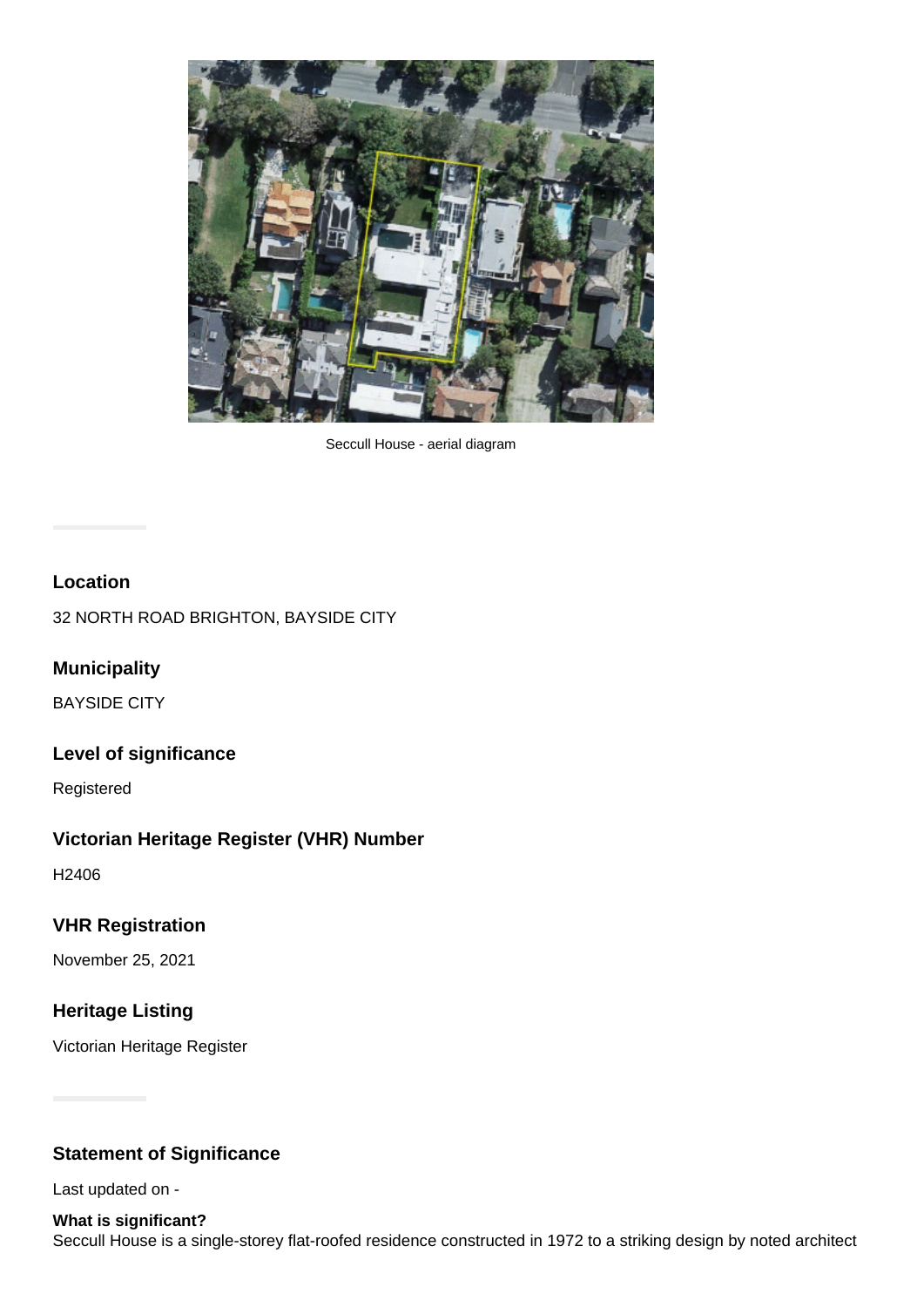Guilford Bell for Elaine and William Seccull. The house, hidden from view behind a high perimeter wall, blends a modernist sensibility with distinct Classical and Middle Eastern influences. It is defined by its strong axial arrangement, with wings arranged in an F-shaped plan around internal courtyards. Its stark white walls, punctuated by black sliding doors and steel columns, create a strong visual impression.

#### **How is it significant?**

Seccull House is of architectural significance to the State of Victoria. It satisfies the following criterion for inclusion in the Victorian Heritage Register:

#### **Criterion D**

Importance in demonstrating the principal characteristics of a class of cultural places and objects.

#### **Why is it significant?**

Seccull House is architecturally significant as one of the most celebrated works of noted architect Guilford Bell. It is a highly distinctive, finely designed and substantial house of the era. Its restrained design features many of the characteristics for which Bell was best known, including strong axial planning, ritualised entries, harmonious proportions and the stark use of high-quality materials. Bell differed from his contemporaries in his formality, minimalism and integration of Classical and Middle Eastern influences in the modernist home. All these tendencies can be clearly discerned in the Seccull House. Elaine and William Seccull gave Bell complete control over the project, enabling him to demonstrate the full extent of his skills as a designer of houses. Bell later reflected that it was the most satisfactory commission of his entire career. (Criterion D)

# **Permit Exemptions**

<div><strong>Introduction</strong><br /> The purpose of this information is to assist owners and other interested parties when considering or making decisions regarding works to a registered place. It is recommended that any proposed works be discussed with an officer of Heritage Victoria prior to making a permit application. Discussing proposed works will assist in answering questions the owner may have and aid any decisions regarding works to the place.<br />>  $\zeta$  />  $\zeta$  it is acknowledged that alterations and other works may be required to keep places and objects in good repair and adapt them for use into the future. However, under the Act a person must not knowingly, recklessly or negligently remove, relocate or demolish, damage or despoil, develop or alter or excavate all or any part of any part of a registered place without approval. It should be noted that the definition of 'develop' in the Act includes any works on, over or under the place.  $\langle$ br  $/$   $>$  If a person wishes to undertake works or activities in relation to a registered place or registered object, they must apply to the Executive Director for a permit. The purpose of a permit is to enable appropriate change to a place and to effectively manage adverse impacts on the cultural heritage significance of a place as a consequence of change. If an owner is uncertain whether a heritage permit is required, it is recommended that Heritage Victoria be contacted.<br />  $\epsilon$  /> Permits are required for anything which alters the place or object, unless a permit exemption is granted. Permit exemptions usually cover routine maintenance and upkeep issues faced by owners as well as minor works or works to the elements of the place or object that are not significant. They may include appropriate works that are specified in a conservation management plan. Permit exemptions can be granted at the time of registration (under section 38 of the Act) or after registration (under section 92 of the Act). It should be noted that the addition of new buildings to the registered place, as well as alterations to the interior and exterior of existing buildings requires a permit, unless a specific permit exemption is granted.<br />> <br /> <strong>Disrepair of registered place or registered object<br /></strong>Under section 152 of the Act, the owner of a registered place or registered object must not allow that place or object to fall into disrepair. < br /> < br /> <strong>Failure to maintain registered place or registered object</strong><br /> Under section 153 of the Act, the owner of a registered place or registered object must not fail to maintain that place or object to the extent that its conservation is threatened.<br />> <br />> <br />> <strong>Conservation management plans</strong><br />br /> It is recommended that a Conservation Management Plan is developed to manage the place in a manner which respects its cultural heritage significance.<br />> <br />> <br />> <strong>Archaeology</strong><br />> There is no identified archaeology of State level significance at the place. However, any works that may affect historical archaeological features, deposits or artefacts at the place is likely to require a permit, permit exemption or consent. Advice should be sought from the Archaeology Team at Heritage Victoria.<br />> <br />> <strong>Aboriginal cultural heritage</strong><br /> To establish whether this place is registered under the Aboriginal Heritage Act 2006 please contact Aboriginal Victoria. The Heritage Act 2017 and the Aboriginal Heritage Act 2006 are separate pieces of legislation. Please be aware that both Acts are required to be satisfied and satisfying the requirements of one Act may not satisfy the requirements of the other. $\langle$ br  $\rangle$   $\langle$ br  $\rangle$  If any Aboriginal cultural heritage is discovered or exposed at any time it is necessary to immediately contact Aboriginal Victoria to ascertain requirements under the Aboriginal Heritage Act 2006. If works are proposed which have the potential to disturb or have an impact on Aboriginal cultural heritage it is necessary to contact Aboriginal Victoria to ascertain any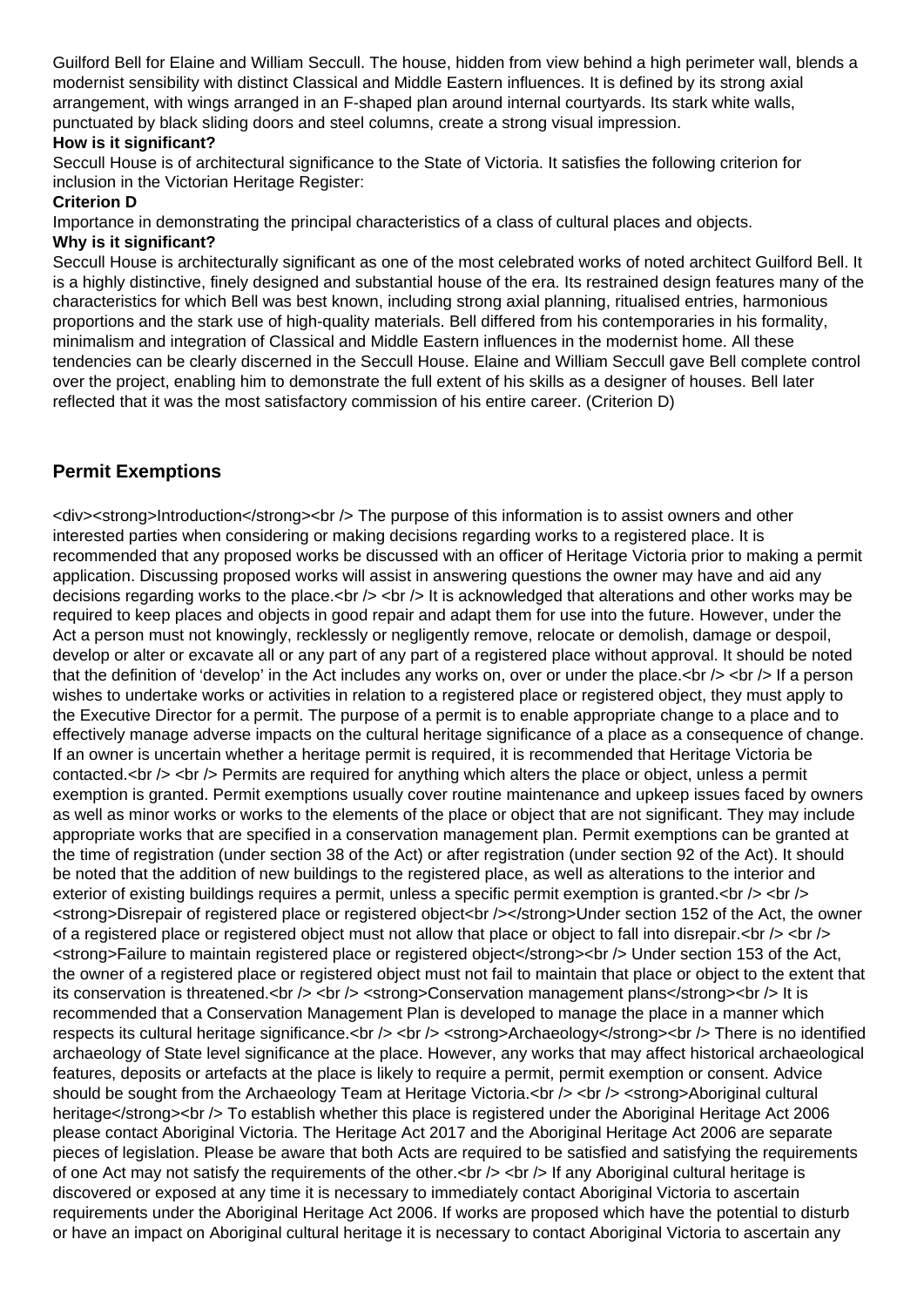requirements under the Aboriginal Heritage Act 2006.<br /> <br /> <strong>Other approvals</strong><br /> Please be aware that approval from other authorities (such as local government) may be required to undertake works.<br /> <br /> <strong>Notes</strong><br />> be All works should ideally be informed by a Conservation Management Plan prepared for the place. The Executive Director is not bound by any Conservation Management Plan, and permits still must be obtained for works suggested in any Conservation Management Plan.<br /> • Nothing in this determination prevents the Heritage Council from amending or rescinding all or any of the permit exemptions.<br />> • Nothing in this determination exempts owners or their agents from the responsibility to seek relevant planning or building permits where applicable.<br />> <br />> <br /> <strong>GENERAL CONDITIONS</strong><br />> • All exempted alterations are to be planned and carried out in a manner which prevents damage to the fabric of the registered place.<br />> <br />> <br />> • Should it become apparent during further inspection or the carrying out of works that original or previously hidden or inaccessible details of the place are revealed which relate to the significance of the place, then the exemption covering such works must cease and Heritage Victoria must be notified as soon as possible.<br /> <strong><br /> PERMIT EXEMPTIONS</strong><br />> General<br />  $\bullet$  Minor repairs and maintenance which replaces like with like. Repairs and maintenance must maximise protection and retention of significant fabric and include the conservation of existing details or elements. Any repairs and maintenance must not exacerbate the decay of fabric due to chemical incompatibility of new materials, obscure fabric or limit access to such fabric for future maintenance.<br />> <br />> • Maintenance, repair and replacement of existing services such as plumbing, electrical cabling, surveillance systems, solar power infrastructure, pipes or fire services which does not involve changes in location or scale, or additional trenching.<br />> <br />> • Repair to, or removal of, items such as antennae; aerials; and air conditioners and associated pipe work, ducting and wiring.  $\langle$ br />  $\langle$ br /> • Works or activities, including emergency stabilisation, necessary to secure safety in an emergency where a structure or part of a structure has been irreparably damaged or destabilised and poses a safety risk to its users or the public. The Executive Director must be notified within seven days of the commencement of these works or activities.<br />> <br />> • Painting of previously painted external surfaces in the same colour, finish and product type provided that preparation or painting does not remove all evidence of earlier paint finishes or schemes. This exemption does not apply to areas which are currently unpainted.<br />> > > • All usual domestic cleaning, plus cleaning to maintain exterior including the removal of surface deposits using low-pressure water, neutral detergents and brushing and scrubbing with plastic (not wire) brushes. $\langle$ br /> $\rangle$  <br /> $\langle$ <strong>Interiors</strong><br /> • Painting of previously painted internal surfaces provided that preparation or painting does not remove all evidence of earlier paint finishes or schemes. This exemption does not apply to areas which are currently unpainted.<br />> <br />> <br /> Works to maintain or upgrade existing bathrooms, laundry and kitchen including installing new appliances, joinery, re-tiling and the like.  $\langle$ br  $/$   $>$   $\langle$ br  $/$   $>$  Replacement of carpets.<br /> <br /> • Replacement of travertine floor tiles like for like.<br /> <br />> • Installation, removal or replacement of window furnishings.<br /> <br /> <br /> • Removal, replacement or installation of new hooks, brackets and the like for hanging wall mounted artworks.<br />> <br /> <br />
of Maintenance, repair and replacement of existing light fixtures and fittings.<br />  $\lt$  />  $\cdot$  Installation, removal or replacement of existing electrical wiring, providing it is concealed.<br />  $\langle$  >  $\cdot$  /> • Installation, removal or replacement of light switches or power outlets.<br />> <br />> <br /> • Installation, removal or replacement of smoke and fire detectors, alarms, speakers and the like.<br /> <br /> • Repair, removal or replacement of existing ventilation, cooling and heating systems provided that the plant is concealed, and that the work is done in a manner which does not alter building fabric. $\langle$ br  $/$ >  $\langle$  • Installation, removal or replacement of insulation in the roof space.<br />> $\ge$  /> <br />> <strong>Landscape/outdoor areas</strong><br />> <em>Hard landscaping and services</em><br />>>>> • Subsurface works to existing watering, utilities and drainage systems provided these do not involve trenching in new locations. Existing lawns, gardens and hard landscaping, including paving, are to be returned to the original configuration and appearance on completion of works.<br /> <br /> • Like for like repair and maintenance of existing hard landscaping including paving and driveways where the materials, scale, form and design is unchanged from the original design.This exemption does not apply to the replacement of existing hard landscaping. $\langle$ br  $\rangle$   $\langle$ br  $\rangle$  • Installation of physical barriers or traps to enable vegetation protection and management of vermin such as rats, mice and possums.<br  $/$  >  $\lt$ br  $/$  • Like for like repair and maintenance to the swimming pool and associated equipment. $\lt$ br  $/$  >  $\lt$   $\lt$  • Works to and removal of inground trampoline and putting green and making good.<br />> <br />> <em>Gardening, trees and plants</em><br />> • The processes of gardening including mowing, pruning, mulching, fertilising, removal of dead or diseased plant, replanting of existing garden beds, disease and weed control and maintenance to care for plants.<br />  $\lt$  />  $\cdot$  + Removal of tree seedlings and suckers without the use of herbicides.<br /> <br /> • Management and maintenance of trees including formative and remedial pruning, removal of deadwood and pest and disease control.<br />> <br />> <<br />Fmergency tree works where it is necessary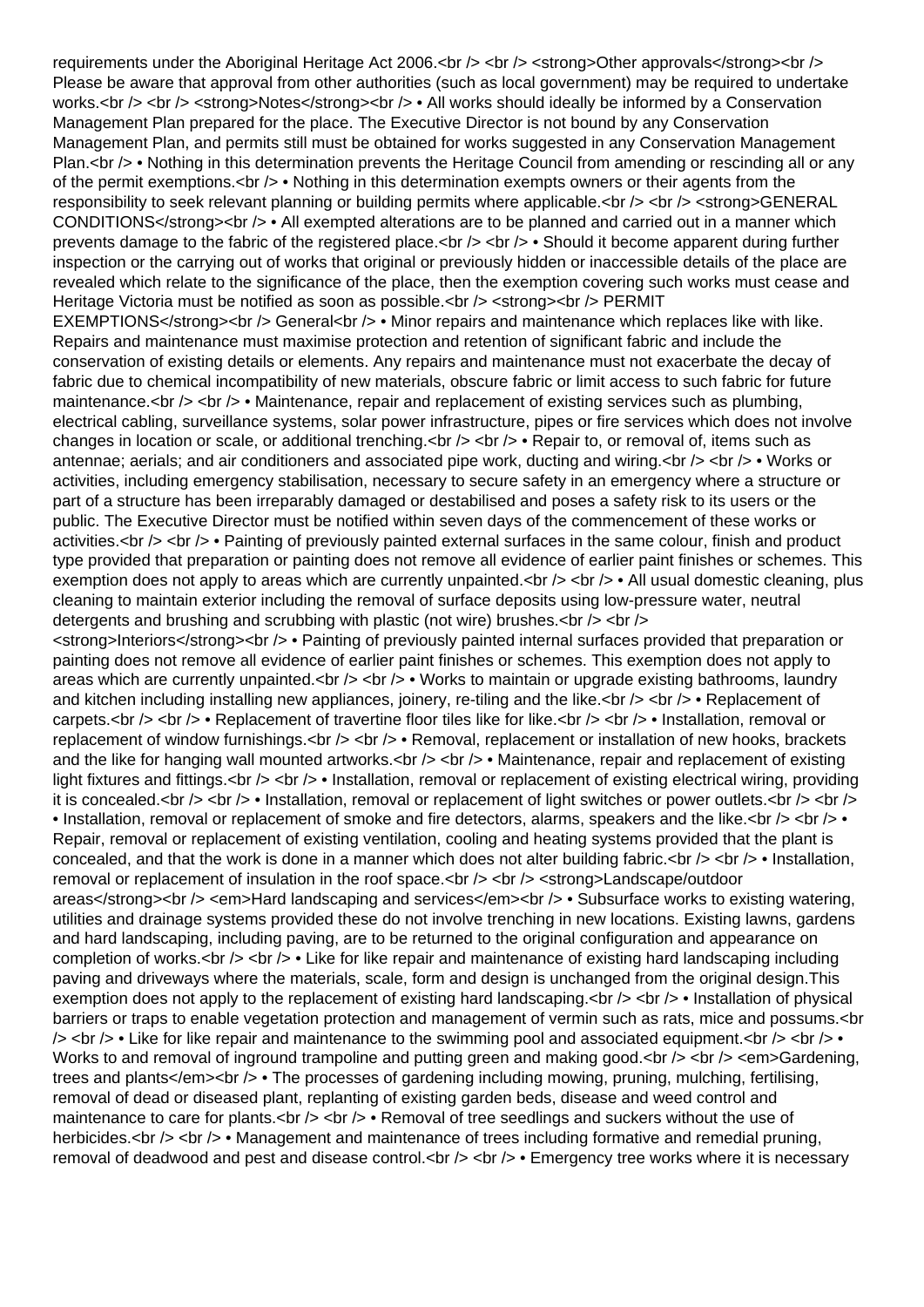to maintain safety or protect property.<br />> <br />>  $\epsilon$  > • Removal of environmental and noxious weeds.</div>

Construction dates 1972, Heritage Act Categories Registered place, Hermes Number 112134 Property Number

#### **History**

<h1>Domestic architecture in Victoria in the 1960s-70s&nbsp;</h1> <div><br />>> Post-World War II architectural modernism had an impact on all fields of building design in Victoria. While various strands of modernism were explored in commercial and public buildings of all types, domestic architecture was an area in which modernist design was particularly skilfully expressed. In the post-war era, the single-family house became a key expression of Australian culture.<a href="#\_ftn1">[1]</a> In the immediate post-war years, innovation in housing design was driven by both a demand for new housing brought about by returned servicemen and immigration, and the postwar scarcity of building materials. In the 1950s, an Australian adaptation of International Modernism dominated with geometric forms, open plans and lightness of materials was frequently seen. During this era, notable architects such as Robin Boyd, Peter McIntyre and Neil Clerehan established their architectural practices and inspired public discussion of the possibilities of domestic architecture. <br />> <br />> </div><div><br />>> </div><br />>> The leading figures in 1950s architecture in Victoria continued their impact through the 1960s and 1970s, and were joined by the next generation of architecture graduates, such as Daryl Jackson and Maggie Edmond. Influences on domestic architecture diversified. Organic architecture, New Brutalism, as well as movements in design from Japan, Scandinavia and the West Coast of the United States, all increasingly found expression in the architect designed residences and holiday homes of metropolitan Melbourne and regional Victoria. <br />> <br /> /></div> <div><br /> In the 1960s and 1970s, many architects working in Australia were inspired by the surrounding landscape, and rough-hewn timber, locally sourced stone, stepped floor plans integrated with steep sites, mezzanines and timber decks were often seen.<a href="#\_ftn2">[2]</a> Others pursued artifice and aesthetic intent.<a href="#\_ftn3">[3]</a> Several, Guilford Bell being among them, developed highly personal and identifiable styles that drew on influences beyond those of their contemporaries. Themes of the fusion of indoors and outdoors, integration with the site, enclosure and retreat and an emphasis and recreation were seen across homes that were otherwise stylistically diverse. The street-facing facade was de-emphasised in favour of providing a sense of privacy for residents, a tendency seen in Neil Clerehan's Fenner House (VHR H2350), which presents an almost entirely blank face to the street. Some architects moved away from the open plan of the 1950s to the restoration of separate rooms with specific purposes. Whether rigidly axial as in Bell's work, or organically irregular as in the work of Kevin Borland, spatial composition was accepted as the primary mode of architectural expression.<a href="#\_ftn4">[4]</a>&nbsp:<br />> /> <br />> </div><div>The relaxation of post-war restrictions on building size and materials, and the relative prosperity of the 1960s and 1970s, led to large scale commissions for both residences and holiday homes from wealthy families. These commissions allowed prominent architects to demonstrate the extent of their skills. Several examples of these are included in the VHR, including the Grimwade House (VHR H2209), and Heide II (VHR H1494). </div> <div><br />br /></div> <h2>Guilford Bell</h2> <div><br /> Guilford Bell, the architect of Seccull House, was born in Brisbane in 1912 to a wealthy grazier family.<a href="#\_ftn5">[5]</a> In 1930 he began working for Brisbane architect Lange L. Powell and commenced architectural studies at Brisbane Central Technical College. He registered as an architect in 1936 and travelled to London to work for office of Professor Albert E. Richardson. During the 1930s he also travelled to Syria, an influence on his work that became pronounced in later years. After serving in the RAAF during World War II, Bell worked for Ansett Australia, designing Australia's first purpose-built tourist resort on Hayman Island. Bell began a private practice in Melbourne in the early 1950s and concentrated on residential work. In this era Bell developed several characteristics that would become hallmarks of his approach to residential design – extreme privacy, anonymous street frontages and highly ordered plans. In the early 1960s, Bell worked in partnership with Neil Clerehan and the two architects were awarded an RVIA Architecture medial for the Simon House (also known as Terangeree) in Mount Eliza.<br />> $\epsilon$  /> <br />>//div><div><br />>>Through the 1960s and 1970s Bell continued to specialise in designing homes in Victoria, Queensland and New South Wales. Bell was something of an elusive figure amongst the Melbourne architectural community, and unlike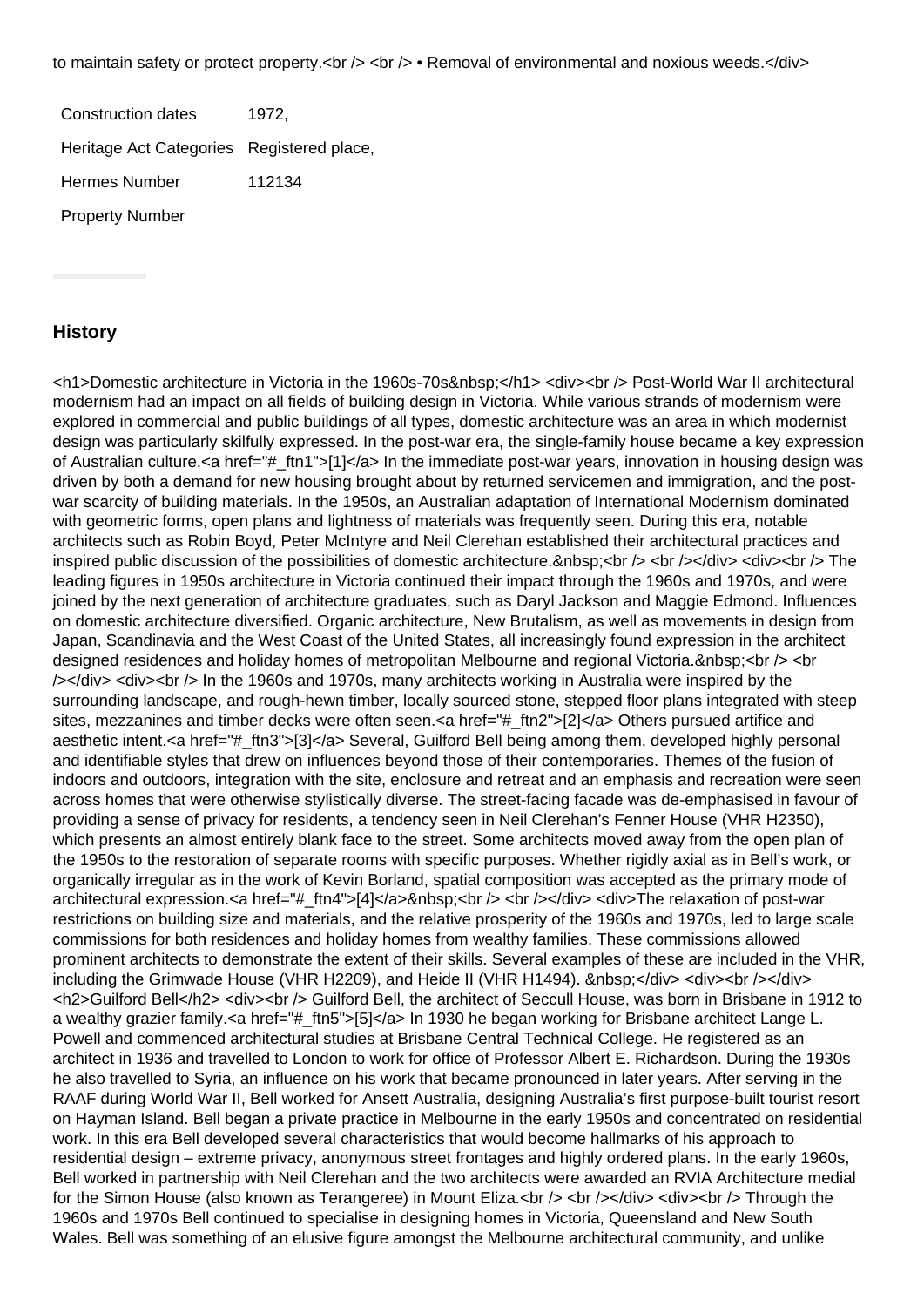many of his contemporaries did not cultivate a public profile through activities such as publishing or teaching. He was best known as a designer of fine large houses for wealthy clients including the Baillieu, Myer and Fairfax families. His design approach became increasingly distinctive, and he became known for a minimalist and monumental style characterised by axial planning, stark finishes and restrained detailing. Middle Eastern and Classical influences were pronounced in his use of perimeter walls, ritualised entry ways, floor to ceiling wall openings and courtyards. In contrast to the architectural mainstream of the era, Bell's houses were rigidly formal and aesthetically minimal. <br /> <br />> </div><div><br />br /> In 1969 he designed one of his most well-known buildings – the Fairfax Pavilion in Bowral (NSW). The Pavilion exemplified his combining of modernist principles with Classical and Middle Eastern influences. In 1972 he designed the Seccull House, widely regarded as one of his finest houses. He worked consistently on largely residential projects, including the Willy House in Toorak, throughout the 1970s. <br />> <br />> </div><div><br />> In 1977, Bell employed architect Graham Fisher and in 1983, Fisher was made a partner. The firm Guilford Bell and Graham Fisher Architects continued to design high quality homes in Victoria and interstate throughout the 1980s, the Grant House in Officer being one of the most highly regarded.&nbsp:<br />> <br />> </div><div><br />br /> Bell practiced architecture in Victoria across four decades. His work was and remains highly regarded and is highlighted in a number of publications and studies of post-war architecture.<a href="#\_ftn6">[6]</a> He died in 1992 and the architectural practice he founded continues to carry his name. <br />> <br />>> <br />></div><div><br />></div><h1><strong>Seccull House</strong></h1> <div><br />>/>></div><div><br />>>>>> Elaine and William (Bill) Seccull engaged Guilford Bell to design them a home at 32 North Road, Brighton in 1970. Bill Seccull was a master builder who operated a familyrun business involved in the construction of prominent post-war projects including the Kraft Factory (1956) and the Royal Children's Hospital (1960). Bell was recommended to the Secculls by mutual friend and interior designed Keith Miles. Although not yet familiar with Bell's work, on seeing photographs of his other projects the Secculls reportedly gave him complete control of designing their home. The generous site at 32 North Road provided ample room for Bell to fully explore the extent of his skill. Bell later reflected that 'never has my work given me more pleasure. Never has a client been more encouraging and supportive.'<a href="# ftn7">[7]</a> Bill Seccull supervised construction. Bell was immensely satisfied with the finished home, which he considered one of his finest.<a href="#\_ftn8">[8]</a>&nbsp;<br />> <br />> <br />> <div><div><br />> <strong>Newspaper articles<br /></strong><br /></div> <div>Day, N., 'Architect leaves a lasting legacy', <em>The Age</em>, 11 January 1992.<br />> <br />> </div> <div>Ridge, V., 'Sixty squares inspired by a glass pavilion', <em>The Age</em>, 17 April 1993.<br />> <br />>/> </div><div>McDonnell, T., 'Modern Luxury in Brighton', <em>Australian Jewish News</em>, 16 April 1993. &nbsp:<br/>
kohimizyotaliya <div><strong>&nbsp:<br/>
kohimizyotaliya News</strong><br/>
kohimizyotaliya <div> <div><strong>Books and book chapters<br /></strong><br /></div> <div>Bruhn, C. and Butler, K. (eds), <em>The Forever House: Time Honoured Australian Homes</em>, Port Melbourne, VIC, Thames &amp; Hudson, 2014.<br />> <br />>the /> </aiv> <div>Goad, P., <em>Melbourne Architecture</em>, Boorowa, NSW, Watermark Press, 2009.&nbsp:<br />> <br />> </div> <div></div> <div></div> <div>Goad, P., 'Bell, Guilford', in P. Goad and J. Willis (eds), <em>The Encyclopedia of Australian Architecture</em>, Port Melbourne, VIC, Cambridge University Press, 2012, pp. 78-79.<br />h />></div></div> <div>Lewi, H., and Goad, P., <em>Australia Modern: Architecture, Landscape & amp; Design</em>, Port Melbourne, VIC, Thames & amp; Hudson, 2019. <em>&nbsp;<br/></em><br/>>>/cn /></div><div>London, G., Goad, P. and Hamann, C., <em>150: An Unfinished Experiment in Living, Australian Houses 1950–65</em>, Crawley, WA, UWA Publishing, 2017.&nbsp;<br />> <br /></div> <div>McCartney, K., <em>50/60/70: Iconic Australian Houses, Three Decades of Domestic Architecture</em>, Millers Point, NSW, Murdoch Books Australia, 2007.&nbsp:<br />> /> </div></div></div>van Shaik, L. (ed), <em>The Life Work of Guilford Bell, Architect 1912-1992</em>, Melbourne, Bookman Transition Publishing, 1999. <br />> /> <br />>/or /> </div><div><strong>&nbsp;<br />>tr /></strong><br />cht /></div> <div><strong>Theses<br />>/></strong><br />>/>/></div><div>Goad, P., <em>The Modern House in Melbourne 1945-1975</em>, PhD thesis, University of Melbourne, 1992.<br />>ht /><br />>/div><div><strong>&nbsp;<br />></strong><br />>/div><div><strong>Heritage Citations, Assessments and Reports<br />>/>/></strong><br />></div> <div>Graeme Butler & amp; Associates, <em>Cardinia Shire (North) Heritage Study</em>, 1996.&nbsp;<br /> <br /></div> <div>Heritage Alliance, <em>Survey of Post-War Built Heritage in Victoria: Stage One</em>, 2008.<br /> <br />> </div> <div>Heritage Alliance, <em>City of Bayside Inter-War & amp; Post-War Heritage Study</em>, 2008.&nbsp;<br />> <br />>to /></div> <div></div> <div>National Trust of Australia (Victoria), <em>Seccull House Classification Report</em>.&nbsp;<br /> <br /></div> <div>&nbsp;</div> <div><br /> <br /> <a href="#\_ftnref1">[1]</a> G. London, P. Goad and C Hamann, <em>150: An Unfinished Experiment in Living, Australian Houses 1950–65</em>, Crawley, WA, UWA Publishing, 2017, p1.<br/>krandlers and ftermed entrysticked to Australian Houses 1950–65</em>, Crawley, WA, UWA Publishing, 2017, p1.<br/>krandlers and ftermed and ftermed P. Goad., <em>Melbourne Architecture</em>, Boorowa, NSW, Watermark Press, 2009, p199.<br/>che /> <a href="# ftnref3">[3]</a> P. Goad, <em>The Modern House in Melbourne 1945-1975</em>, PhD thesis, University of Melbourne, 1992, chp6. p148.<br />> /> <a href="#\_ftnref4">[4]</a> K. McCartney, <em>50/60/70: Iconic Australian Houses, Three Decades of Domestic Architecture</em>, Millers Point, NSW, Murdoch Books Australia, 2007. p13.<br />> <a href="# ftnref5">[5]</a> Drawn from P. Goad, 'Bell, Guilford', <em>The Encyclopedia of Australian</em>Architecture, eds P. Goad and J. Willis, pp. 77-78.<br/>br />> <a